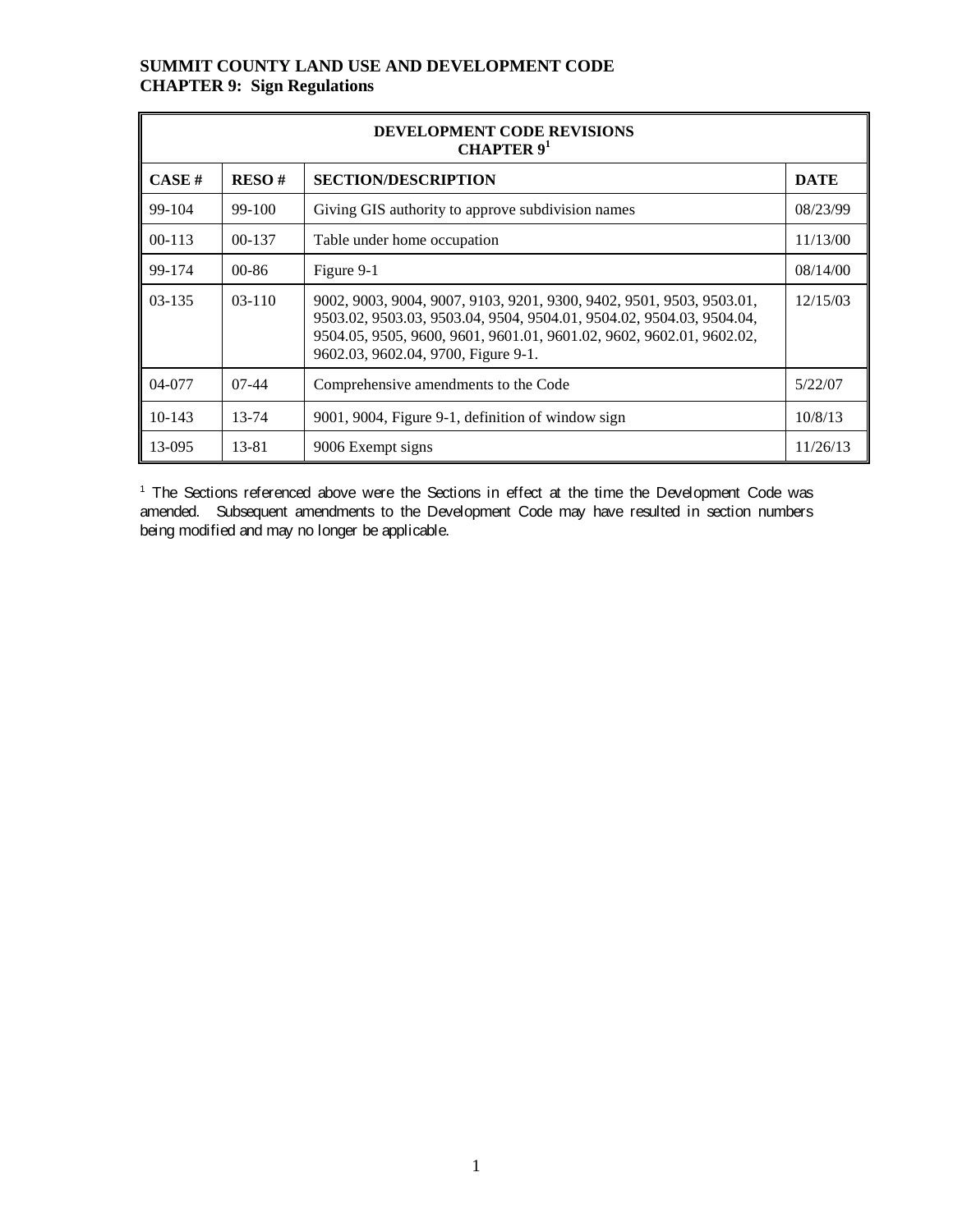## **TABLE OF CONTENTS<br>CHAPTER 9**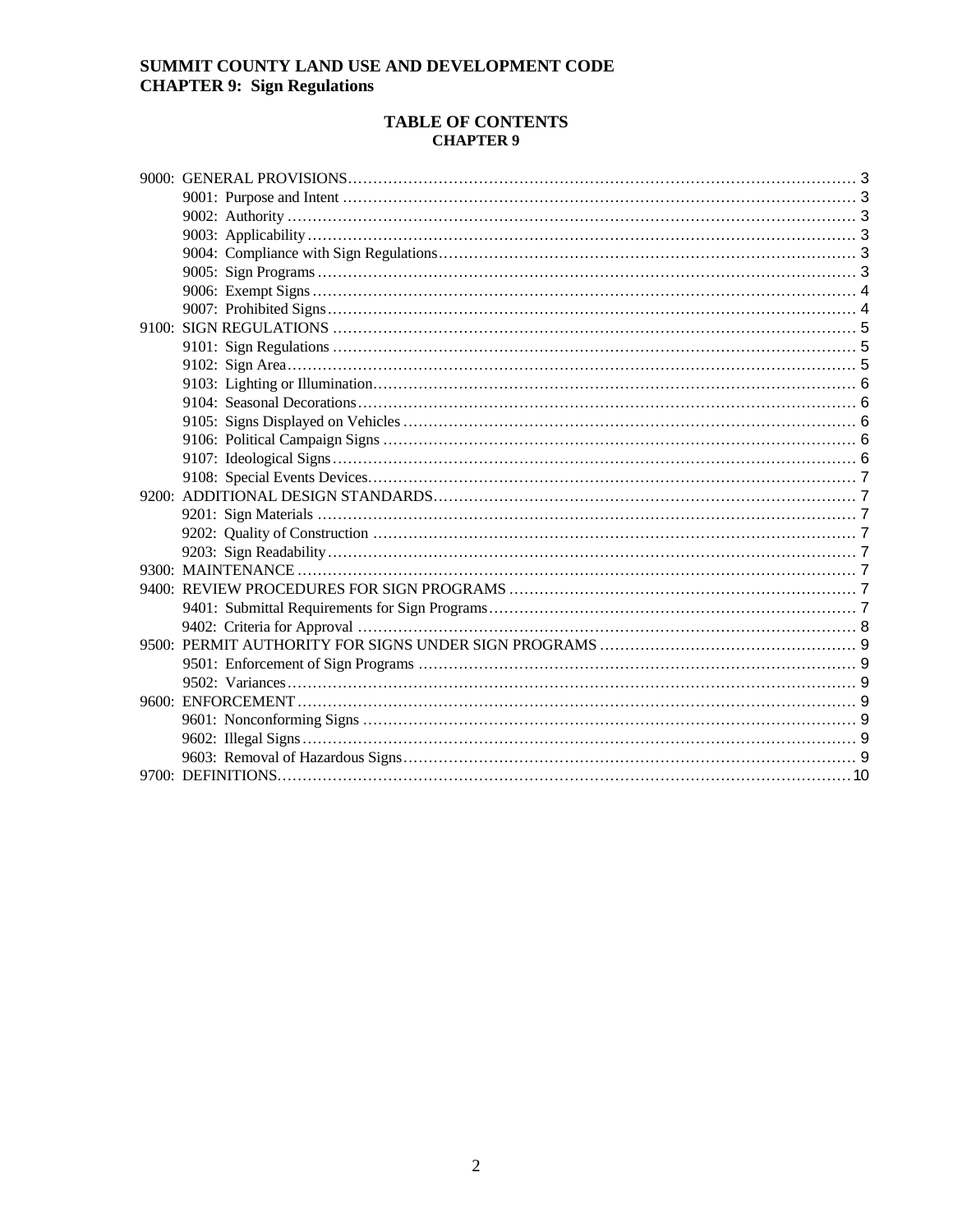#### <span id="page-2-0"></span>**9000: GENERAL PROVISIONS**

#### <span id="page-2-1"></span>**9001: Purpose and Intent**

Summit County's economy is mostly dependent on the attractiveness of its natural environment and the availability of recreational opportunities within its borders. Visitors come from across the country and from outside the United States to experience and enjoy the beauty of the Colorado Rockies and such activities as camping, hiking, fishing, hunting, bicycling and skiing. It is most important that the County's natural assets and scenic beauty be protected for the County's economy to continue to prosper. Signs affect the visual environment, and therefore, have an effect on the County's overall appearance. Signs also perform the vital function of informing both residents and visitors of the location of businesses and of other facilities and services needed by the public. It is recognized that the County's prosperity depends on the success of local businesses and such businesses need signage to flourish.

The purpose and intent of the Sign Regulations is to: 1) establish minimum standards to safeguard public health, safety and welfare and preserve the proper use and enjoyment of property by effectuating reasonable standards to guide and control the design, quality of materials, construction, location, illumination and maintenance of all signs and sign structures not located within a building; 2) prevent visual clutter, disruption of important scenic corridors and vistas and confusion among motorists and pedestrians; and, 3) encourage signs which facilitate communication, promote the safety of motorists and pedestrians and encourage economic development by identifying businesses and other land uses in a manner compatible with the surrounding environment.

#### <span id="page-2-2"></span>**9002: Authority**

These regulations are adopted pursuant to Colorado State Statutes 30-28-111 through 30-28-116, 30-28- 114, 29-20-101 et seq. and 43-1-416.

#### <span id="page-2-3"></span>**9003: Applicability**

These regulations apply to all signs that are visible from out-of-doors, which are either located out-ofdoors, painted on any part of a building or placed within a building except as provided in Section 9006 et seq. and as allowed in an approved sign program.

#### <span id="page-2-4"></span>**9004: Compliance with Sign Regulations**

- A. **Compliance with Sign Regulations:** A sign shall not be erected, constructed, illuminated or altered, except as provided by the Sign Regulations.
- B. **Need for Sign Permit:** Signs listed in Section 9006 et seq. as exempt from these regulations or listed in Figure 9-1 as not needing a sign permit are not required to obtain a sign permit. Where a sign permit is required by the provisions of the Sign Regulations or a separate Sign Program adopted pursuant to such regulations, a sign permit shall be obtained from the Planning Department prior to any sign being erected, constructed, illuminated or altered.
- C. **Compliance with the Building Code:** Whether or not a sign permit is required, a building permit shall be obtained prior to installation of a sign, if required by the Building Code.
- D. **Compliance with the MUTCD Regulations:** All directional and road signs shall be in compliance with the Manual on Uniform Traffic Control Devices ("MUTCD"), where applicable.
- E. **Submittal Requirements and Review Procedures:** Where a sign permit is required, an applicant shall follow the Class 2 development review process outlined in Section 12000 et seq.

#### <span id="page-2-5"></span>**9005: Sign Programs**

Sign programs may be required by the Planning Commission at the time of site plan review for mixed-use developments or any development having two (2) or more structures or businesses on the same parcel or under one (1) development plan or site plan. Sign programs are recommended and encouraged for developments on contiguous parcels. Sign programs are intended to assure that the color scheme, lettering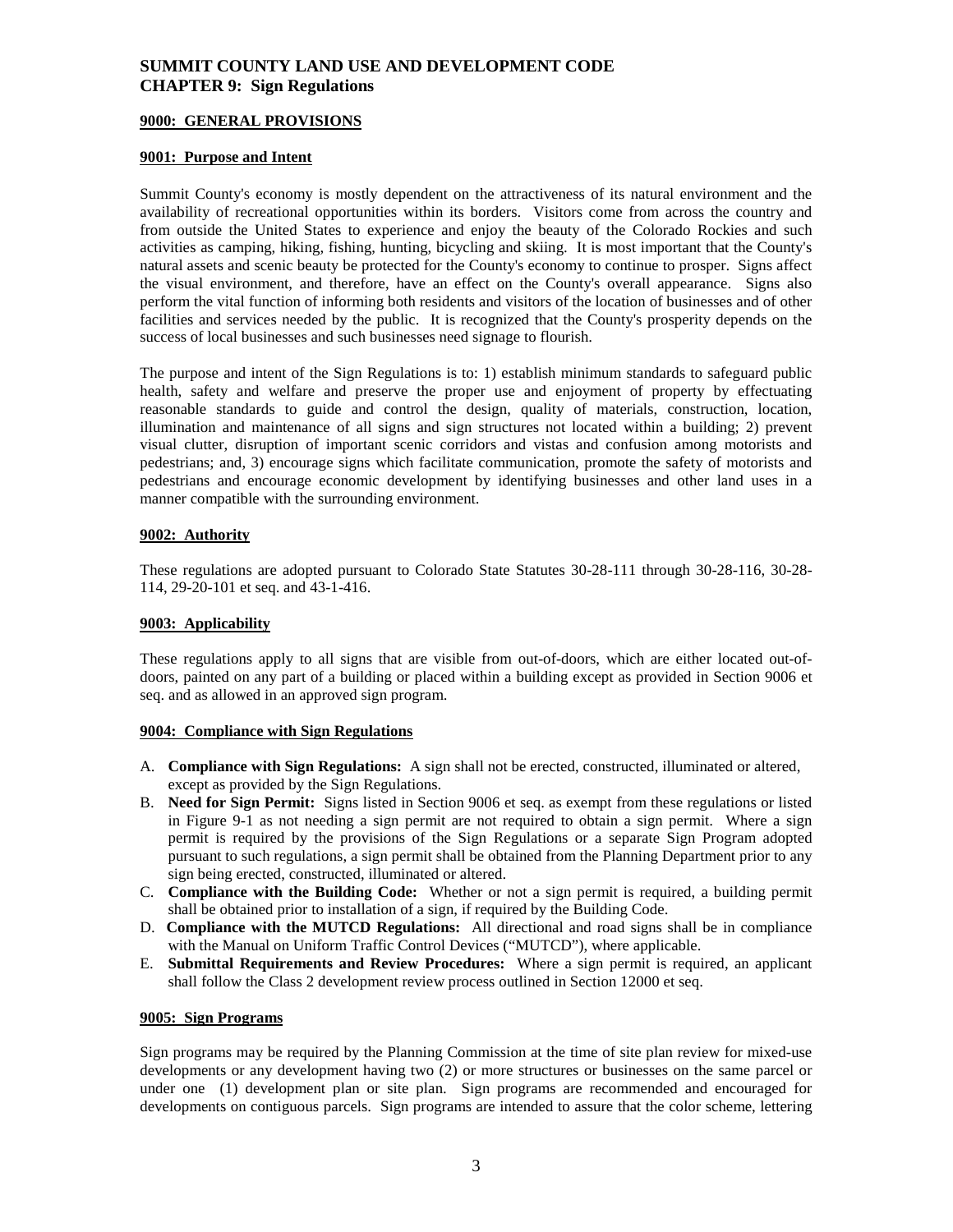style and type of materials used in signs are coordinated within a given project or area. Sign programs also are intended to specify the type, number, size, method of illumination and location of signs allowed in a development. The basic sign requirements contained in Section 9100 et seq. are to be used as guidelines in development of sign programs, with creativity and internal consistency encouraged. The basic sign requirements may be altered as part of an approved sign program. The Review Authority, submittal requirements and review procedures for sign programs are stated in Section 9400 et seq. A sign program must be approved prior to the installation, display, alteration, relocation or reconstruction of any sign in developments required to have a sign program by these regulations.

## <span id="page-3-0"></span>**9006: Exempt Signs**

The following devices are exempt from the requirement that a sign permit be obtained and from all requirements of the Sign Regulations except as otherwise stated herein. The Board of County Commissioners ("BOCC") finds that such devices do not require regulation because they either do not create safety hazards or aesthetic disruption or that they promote public safety or the dissemination of public information or are otherwise permissible as a matter of course for good cause:

- A. Government signs posted by local, state or federal governments for the purpose of regulating or directing traffic.
- B. Scoreboards on athletic fields.
- C. Flags of any nation or government, meeting all height requirements of the zoning district in which they are located.
- D. Gravestones.
- E. Religious symbols not exceeding 16 square feet in commercial and industrial zones and four (4) square feet in residential zones.
- F. Commemorative plaques not exceeding four (4) square feet.
- G. Historical and landmark signs not to exceed ten (10) square feet.
- H. Holiday lighting and decorations as provided in Section 9104.
- I. Signs displayed on vehicles as provided in Section 9105.
- J. Political campaign signs as provided in Section 9106.
- K. Ideological signs as provided in Section 9107.
- L. Any work of art as defined in Chapter 15 of this Code.
- M. Window displays of merchandise that are not affixed to the window surface.
- N. Signs for the benefit of public health, safety and welfare not exceeding four (4) square feet.
- O. "Open/closed" signs not to exceed two (2) square feet.
- P. Signs on County owned/leased transit vehicles

#### <span id="page-3-1"></span>**9007: Prohibited Signs**

The following signs are prohibited as described:

- A. Any sign not in accordance with the provisions of the Sign Regulations.
- B. Signs constituting a traffic or pedestrian hazard.
- C. A sign erected in a manner that would simulate, imitate, conflict, confuse or obstruct the view or interpretation of any official traffic sign, signal or device.
- D. Signs with internal illumination, unless allowed in accordance with the provisions of Section 9103.
- E. Signs which have moving objects or flashing lights, unless included in a Sign Program approved by the Planning Commission for the basin where the proposal is located.
- F. Signs that use luminescent paint, mirrors or other reflective materials, unless included in a Sign Program approved by the Planning Commission for the basin where the proposal is located.
- G. Signs within five (5) feet of a highway or road right-of-way unless a sign would otherwise be obscured. In such cases, the Planning Department may allow for signs closer to a right-of-way, but not within a right-of-way if it determines that the sign would be obscured by some on-site or off-site feature. Signs may only be allowed in the County Rights of Way upon the prior express approval of the Office of the County Engineer and the County Road and Bridge Department. Such approval shall not be granted in any circumstances unless the following criteria are satisfied: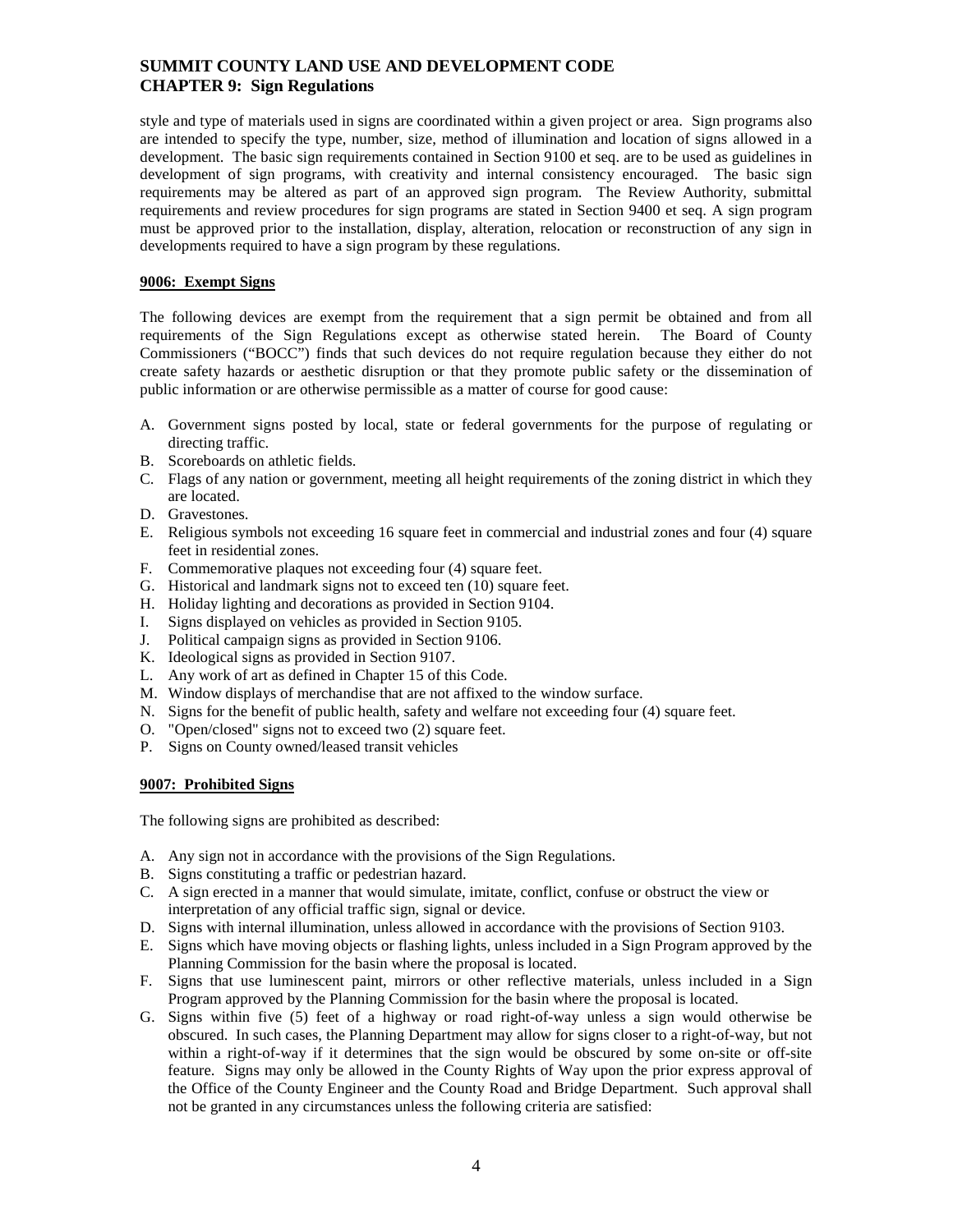- 1. The proposed sign is for identification purposes only;
- 2. The proposed sign shall be located directly in front of and adjacent to the property identified by such sign;
- 3. The sign shall not impede maintenance activities;
- 4. The sign shall not present a threat to the public health, safety, and welfare, including but not limited to any unsafe impediments or distractions to drivers or pedestrians on the right of way;
- 5. Permission for such location of the sign within the right of way shall only be granted after the applicant has executed and delivered a signed license and indemnity agreement with the County for such purposes.
- H. Off-premise signs, except directional signs included in a Sign Program approved by the Planning Commission for the basin where the proposal is located.
- I. Signs displayed on vehicles not in accord with Section 9105.
- J. Signs which do not advertise an operative business.
- K. All temporary signs except those expressly permitted.
- L. Vehicles used as signs.
- M. Pennants and streamers.
- N. Project identification signs for subdivisions that display a name that could lead to confusion or delay in the delivery of emergency services, unless the name has been approved by the County GIS Workgroup of the Information Systems Department.

#### <span id="page-4-0"></span>**9100: SIGN REGULATIONS**

#### <span id="page-4-1"></span>**9101: Sign Regulations**

- A. **Matrix of Sign Regulations:** Figure 9-1 identifies, in matrix format, what types of temporary and permanent signs are allowed in the County's zoning districts and for particular types of uses, except for signage in the B-3 Zoning District, which has the sign regulations contained within the text of the B-3 Zoning District. Figure 9-1 also indicates the maximum area, height and number permitted for each type of sign allowed; where they may be located; and how they may be illuminated. Whether or not a permit is required for each type of sign and who is responsible for issuing it is also listed in Figure 9-1.
- B. **Sign Programs:** After a sign program is adopted as either a free-standing document or as a part of a Planned Unit Development ("PUD") designation, the sign regulations stated in the sign program or PUD designation shall supersede the Sign Regulations of this Code if the sign regulations and standards are specifically covered in the sign program or the PUD. Where an adopted sign program or PUD designation does not address a specific standard or requirement covered by the Sign Regulations, the specific provisions contained in the Code shall apply as determined by the Planning Department. In making this determination, the Planning Department shall consider the original intent of the sign program or sign provisions contained in a PUD, the type of use, intensity of use, type of structure and similar factors to identify the situation covered by the Sign Regulations of this Code closest in comparison to the situation in the sign program or PUD.

#### <span id="page-4-2"></span>**9102: Sign Area**

#### A. **Sign Area**

- 1. **Maximum Sign Area for All Zoning Districts Except B-3:**
	- a. The maximum sign areas for signs as permitted by the Sign Regulations are listed in Figure 9- 1. In some instances, Figure 9-1 refers to the maximum sign area listed in Section 9102.A.4.
	- b. The maximum area for signs on properties with an approved sign program shall be as stated in any sign program, whether such sign program is incorporated as a free-standing document or in a PUD, unless the sign program does not provide for a specific type of sign. In this case, the Planning Director may determine if a sign type is permitted for a development and the corresponding sign area per the provisions of Section 9101.B.
- 2. **Measuring Sign Area:** The entire face of a sign shall be measured in determining the sign area, including but not limited to the advertising surface and any framing trim or molding.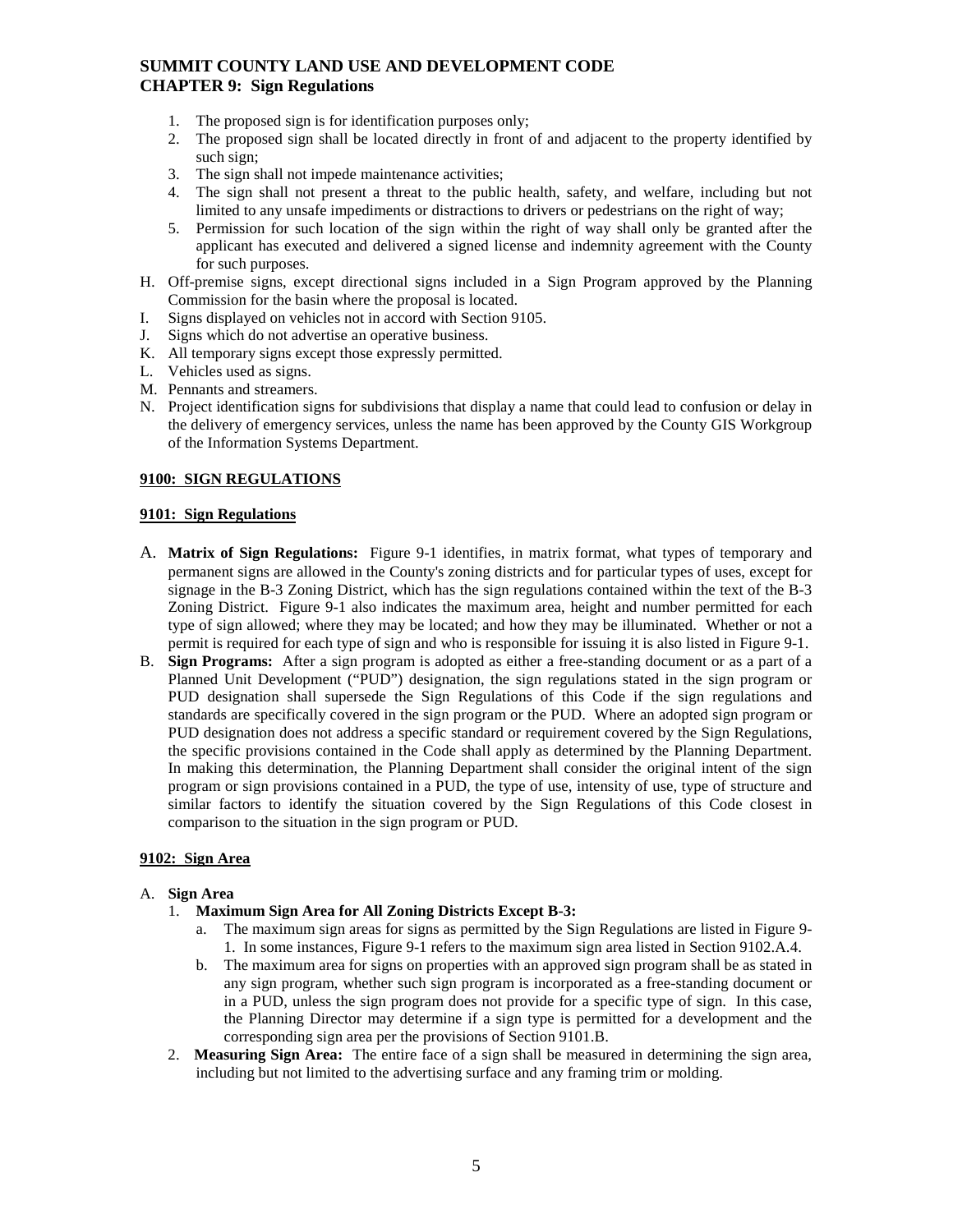- 3. **Measuring the Sign Area of a Two-sided Sign:** On a two (2)-sided sign where the faces are parallel to each other and separated by less than one (1) foot, only one (1) face is counted in computing the sign's area.
- 4. **Maximum Sign Area for Business Identification Signs:**
	- a. The maximum sign area for business identification signs as required by Figure 9-1 is:

| Number of Lanes on     | Posted Speed Limit (Miles Per | Allowable Sign Area (Square |
|------------------------|-------------------------------|-----------------------------|
| Road From Which        | Hour $("mph")$                | Feet)                       |
| Direct Access is Taken |                               |                             |
| 2-4                    | 35 or less                    | 20                          |
| $2 - 4$                | $36 -$ and above              | 37                          |

- b. For ground mounted business identification signs, only one (1) such sign is permitted per site or project. The allowable sign area as provided for in this section is the maximum size of such a ground-mounted sign regardless of the number of businesses (e.g. four (4) businesses within one (1) project abutting a four (4)-lane road with a speed limit of 40 mph are limited to one (1) 32 square foot ground mounted sign).
- c. Each business within a site or project can have a total wall or arcade mounted sign area that equates to 30 percent ("%") of the allowable sign area permitted for a ground mounted sign (e.g., if a 32 square foot ground mounted is permitted, each business is permitted to have 9.6 square feet of total sign area per business).

#### <span id="page-5-0"></span>**9103: Lighting or Illumination**

All external lighting of signs shall be installed using full cut-off luminaries so that the light source is obscured from view to the maximum extent possible and so that all direct rays are confined to the site on which the lighting is located. With the exception of reverse pan channel (or halo) lighting, the internal lighting of signs is not permitted unless included in a Sign Program approved by the Planning Commission for the basin where the proposal is located.

In no event shall any illuminated sign interfere with motorist vision.

#### <span id="page-5-1"></span>**9104: Seasonal Decorations**

Holiday lighting and other decorations may be displayed during a holiday season for the purpose of setting a seasonal ambiance.

#### <span id="page-5-2"></span>**9105: Signs Displayed on Vehicles**

Licensed vehicles used on a daily basis as part of a business operation for the transport of goods or the delivery of services may display signs that relate to that business. Parked vehicles are prohibited from being used as signs (i.e. placement of the vehicles so as to draw attention to the business) or from being used to support signs.

#### <span id="page-5-3"></span>**9106: Political Campaign Signs**

Political signs that do not exceed eight (8) square feet in area are permitted. These signs shall not be placed on private property without the permission of the landowner. The signs shall be removed as soon as practicable following the election. Only one (1) sign per candidate per property is permitted.

#### <span id="page-5-4"></span>**9107: Ideological Signs**

Ideological signs that do not exceed four (4) square feet in area are permitted. These signs shall not be placed on private property without the permission of the landowner. Only one (1) sign per property is permitted.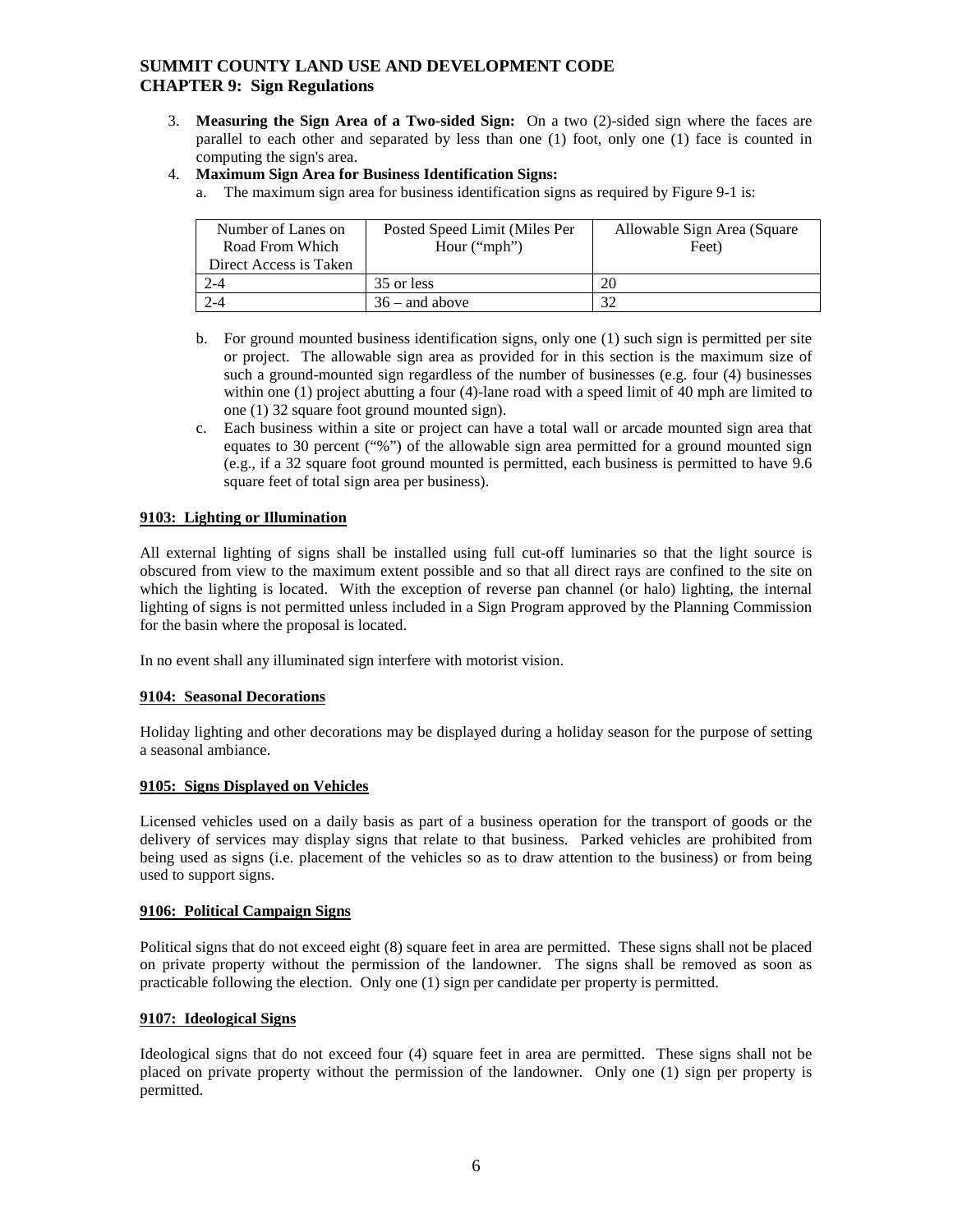#### <span id="page-6-0"></span>**9108: Special Events Devices**

Special event banners are intended to inform the public of a unique occasion, such as an artist's fair or an athletic competition on the premises. The BOCC finds that special event banners promote the public good through the dissemination of information of benefit to an entire community. Banners are not intended to identify a business or to advertise typical services or occasions common to commercial enterprises such as ski sales or "brunch now being served". A business or nonprofit organization is permitted to display a banner for four (4) events per year, with each display being limited to 14 calendar days prior to the event and shall be removed within two (2) calendar days after the event. A sign permit, approved by the Planning Department, is required before such a banner is displayed.

#### <span id="page-6-1"></span>**9200: ADDITIONAL DESIGN STANDARDS**

#### <span id="page-6-2"></span>**9201: Sign Materials**

All permanent signs shall be made of either 1) natural materials, such as wood or stone; or 2) non natural materials that emulate such natural materials.

#### <span id="page-6-3"></span>**9202: Quality of Construction**

All signs shall be made by a commercial sign manufacturer or be of similar professional quality as determined by the Planning Department. All signs shall be completed and erected in a professional, workmanlike manner.

#### <span id="page-6-4"></span>**9203: Sign Readability**

Signs shall be readable, with letters large enough to be legible, and with adequate contrast between the letters and the background.

#### <span id="page-6-5"></span>**9300: MAINTENANCE**

- A. All signs and sign support structures, together, with all of their supports, braces, guys and anchors, shall be kept in repair and in proper state of preservation. The display surfaces of all signs shall be kept neatly painted or posted at all times. The Planning Commission or Planning Department shall have the authority to request the painting, repair or removal of a sign which constitutes a blight on the visual landscape, and if the request is not addressed by the owner of the sign, the County may follow the zoning enforcement process as provided for by the provisions of this Code and State Statutes.
- B. The provision of sign maintenance does not apply to signs installed by a governmental entity for the purposes of traffic regulation. However, it is acknowledged that in certain instances, a developer may desire a higher level of design for the signage than required for basic signs and, in that instance, the County may require the developer to install and/or maintain such signs provided those signs are approved by the Engineering and Road and Bridge Departments and at a minimum meets the requirements set forth in the Manual on Uniform Traffic Control Devices.

#### <span id="page-6-6"></span>**9400: REVIEW PROCEDURES FOR SIGN PROGRAMS**

Sign programs are strongly encouraged for all property owners in order to foster a creative and cohesive signage system.

#### <span id="page-6-7"></span>**9401: Submittal Requirements for Sign Programs**

A. **New Sign Programs:** New sign program applications shall follow the Class 4 development review process listed in Section 12000 et seq. An applicant who desires to include a sign program into a PUD shall do so either concurrent with the zoning amendment development review process or by a PUD modification development review process as provided for in this Code.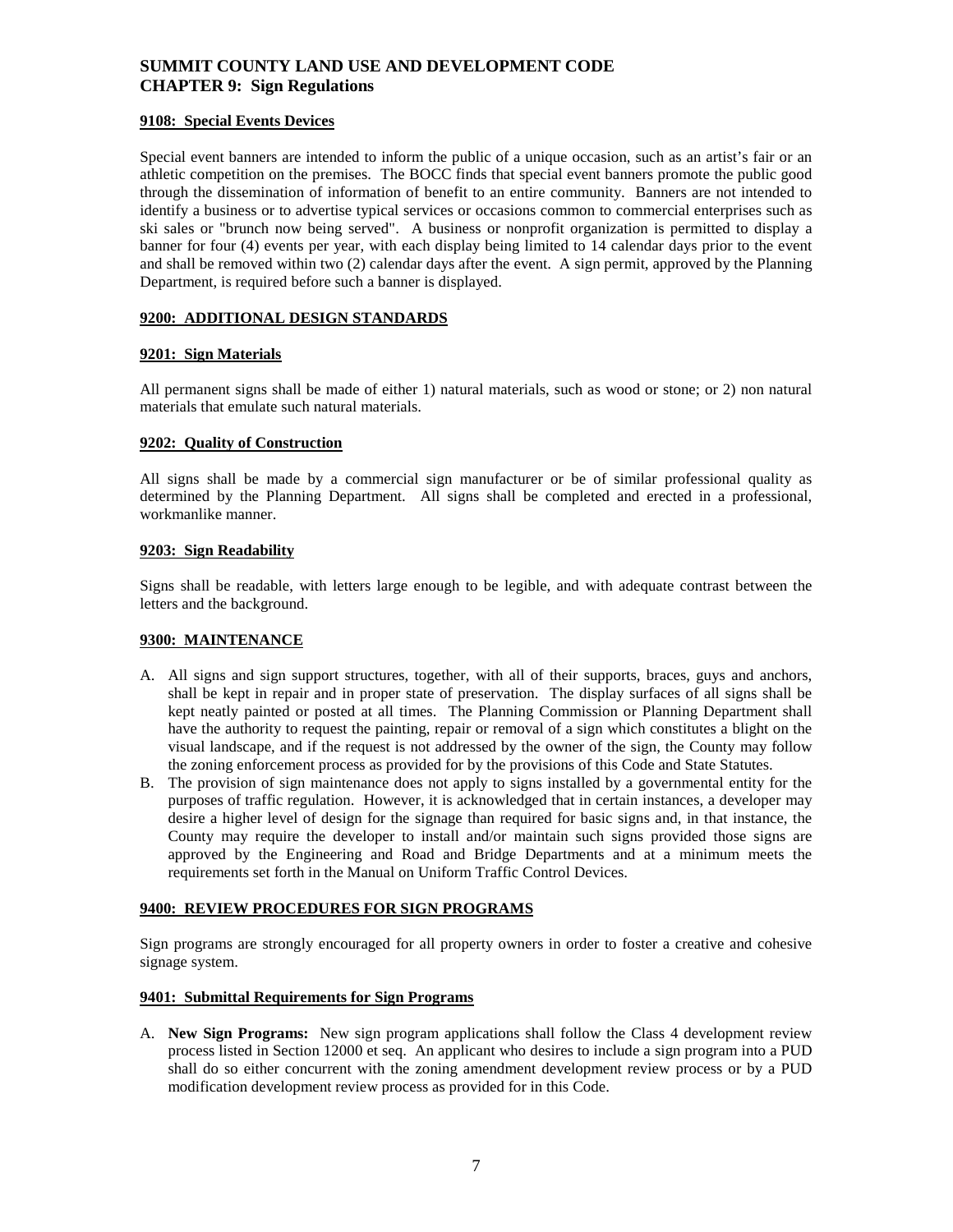- B. **Non-substantial Amendments to Existing Sign Programs:** Amendments to free-standing sign programs shall follow the Class 2 development review process listed in Section 12000 et seq.
- C. **Substantial Amendments to Free-Standing Sign Programs:** Substantial amendments to freestanding sign programs shall be the same process as required for new sign programs listed in Section 9401.A.

#### <span id="page-7-0"></span>**9402: Criteria for Approval**

- A. **New Sign Programs:** The Planning Commission may approve a new sign program or a substantial amendment to an existing sign program only if the application meets all relevant County regulations and standards and provided the Planning Commission makes the following findings:
	- 1. The proposed sign program is consistent with the County's Zoning Regulations, and other applicable regulations of this Code and any PUD on the property.
	- 2. The proposed program assures that the color scheme, lettering style and type of materials used in signs within the sign program are consistent with and coordinated within a given project and/or area.
	- 3. The proposed sign program specifies, as applicable, the type, number, size, method of illumination and location of signs allowed in a development.
	- 4. The proposed sign program generally conforms to the basic sign requirements contained in Section 9100 et seq., unless unique circumstances or special design or development objectives warrant standards that differ from the Sign Regulations of the Code.
	- 5. The proposed sign program prevents visual clutter and the disruption of important scenic corridors or vistas.
	- 6. The proposed sign program facilitates communication in a manner compatible with the surrounding environment.
	- 7. The proposed sign program protects the safety of motorists and pedestrians in a manner compatible with the surrounding environment.
	- 8. The proposed sign program is compatible with surrounding land uses and the neighborhood and will not create a substantial adverse impact on adjacent properties or infrastructure.
	- 9. The proposed sign program is in general conformance with any applicable goals, policies/actions and provisions of the Countywide Comprehensive Plan and any applicable basin or subbasin master plan.

#### B. **Amendments to Free Standing Sign Programs:**

- 1. **Non-substantial Amendments:** The Planning Department can review and act on non-substantial amendments to sign programs. For the purposes of these regulations, an amendment to a freestanding sign program is considered non-substantial if the Planning Department finds a proposed amendment:
	- a. If applicable, does not increase the number of signs permitted by the sign program by more than five percent (5%) of the total approved by the Review Authority
	- b. Does not increase the total sign area of one designated sign type by more than ten percent  $(10\%)$ .
	- c. Does not propose a new sign type along the County rights-of-way or State Highways (Modifications to existing sign types that may be permitted by a sign program in these locations are permitted).
	- d. Complies with Zoning Regulations including use regulations and development regulations and standards.
	- e. Does not increase the level of environmental impact caused by the proposed amendment.
	- f. Is consistent with the public health, safety and welfare
- 2. **Substantial Amendments:** If the Planning Department determines that an amendment to a sign program does not meet the criteria contained in Section 9402.B.1, such an amendment shall be considered a substantial amendment and be reviewed in accordance with the regulations for New Sign Programs set forth in Section 9401.A.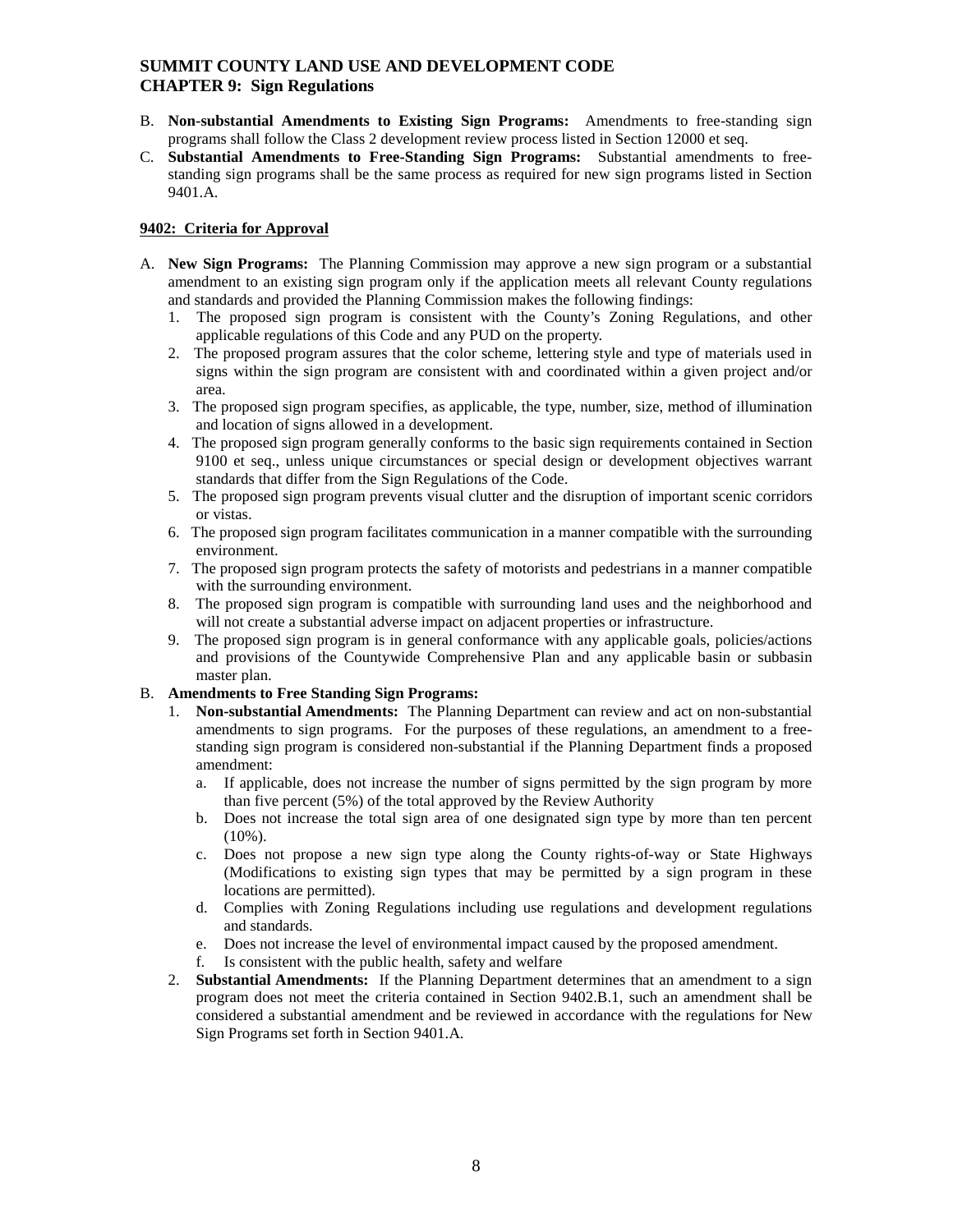#### <span id="page-8-0"></span>**9500: PERMIT AUTHORITY FOR SIGNS UNDER SIGN PROGRAMS**

The Planning Department may issue permits for individual signs once a sign program has been approved if: 1) a proposed sign meets all requirements of the approved sign program; and 2) the applicable requirements of this Code are met.

#### <span id="page-8-1"></span>**9501: Enforcement of Sign Programs**

Enforcement of sign programs shall be as provided in Section 9600 et seq. of these regulations.

#### <span id="page-8-2"></span>**9502: Variances**

The Board of Adjustment ("BOA") shall have the authority to grant variances from the Sign Regulations. Variances are to be granted only in cases where unusual circumstances exist which result in a particular property being unusually disadvantaged by the Sign Regulations. A variance is not meant to correct or compensate for poor building or site design. Distance from the road is not usually considered an unusual circumstance or disadvantage for the purpose of variances. The following findings must be made by the BOA to approve a variance:

- A. The strict application of the County's Sign Regulations would result in peculiar and exceptional practical difficulties to, or exceptional and undue hardship upon, the property owner in the use of the property because of special circumstances applicable to the property such as topography, road curvature, line of sight, obstructions or other extraordinary or exceptional physical conditions.
- B. The variance can be granted without substantial detriment to the public health, safety and welfare.
- C. The variance can be granted without substantial impairment of the intent of the County's Sign Regulations.
- D. Granting the variance does not constitute a grant of special privilege in excess of that enjoyed by other property owners in similar circumstances.

Applications for variances shall be submitted and processed according to the variance regulations contained in Section 12500 et seq.

#### <span id="page-8-3"></span>**9600: ENFORCEMENT**

#### <span id="page-8-4"></span>**9601: Nonconforming Signs**

A sign is considered nonconforming if it complied with the sign regulations in effect at the time it was erected, but no longer meets the requirements of the regulations because they have been amended. No expansion, modification or alteration to a nonconforming sign is permitted except with the express approval of the Planning Department.

#### <span id="page-8-5"></span>**9602: Illegal Signs**

When, in the opinion of the Planning Director or the Zoning Enforcement Officer, a violation of the Sign Regulations or a sign program exists, the zoning enforcement process will be pursued to enforce the applicable requirements of the Sign Regulations or a sign program.

#### <span id="page-8-6"></span>**9603: Removal of Hazardous Signs**

<span id="page-8-7"></span>When a sign presents a hazard to public health, safety or welfare, the Planning Department may remove the sign without notice.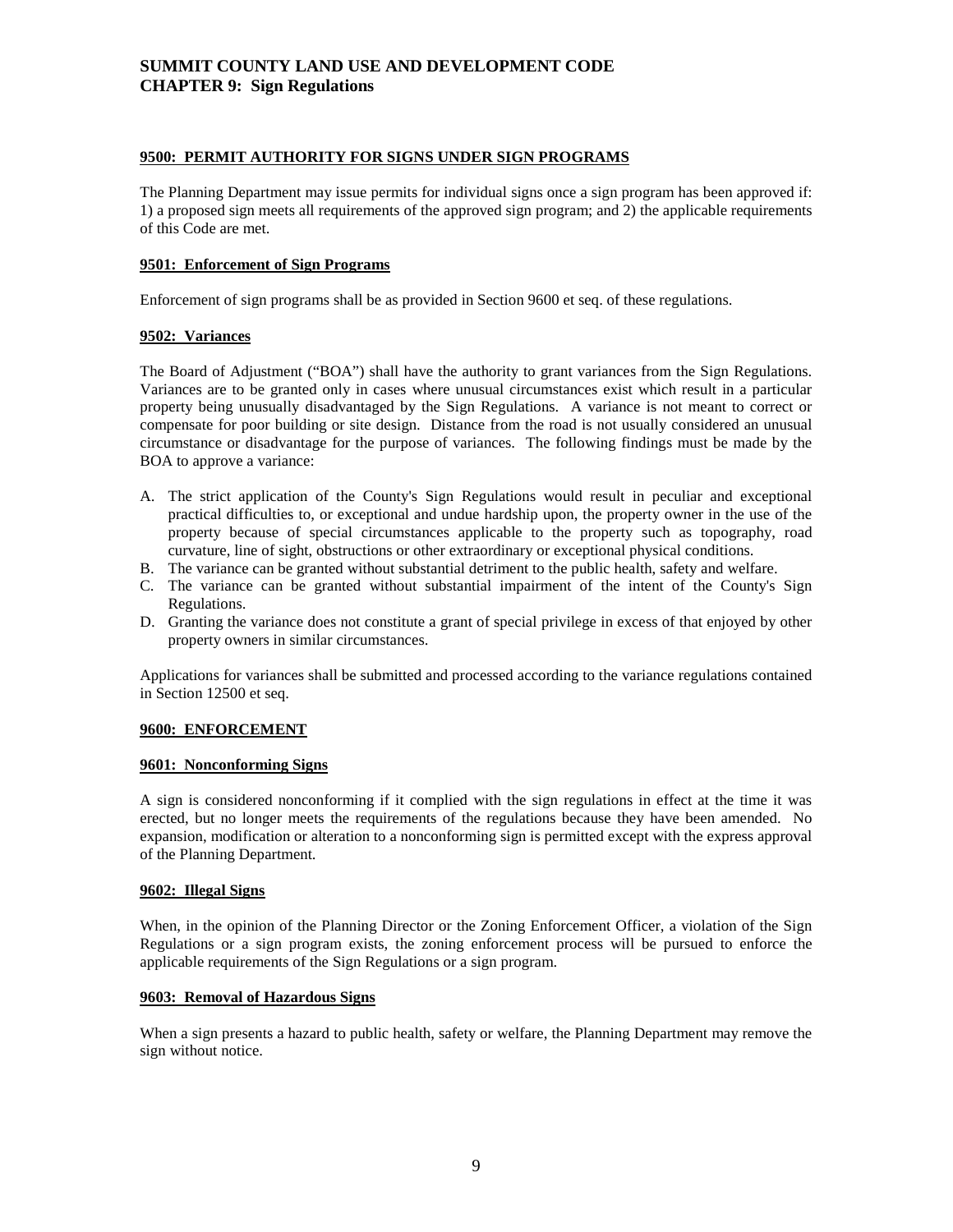### **9700: DEFINITIONS**

The following definitions are provided herein for the sole purpose of interpreting, administering and implementing the County's Sign Regulations. For the purposes of these Sign Regulations only, the definitions set forth herein shall control and take precedence over any definitions set forth in Chapter 15 or other chapters of this Code:

- 1. **Awning:** A roof-like cover that projects from the exterior wall of a building.
- 2. **Banners:** Any temporary sign made of fabric or any non-rigid material with no enclosing framework, excluding pennants and streamers.
- 3. **Changeable copy sign, automatic:** A sign on which the copy changes automatically on a lamp bank or through mechanical means, e.g., electrical or electronic time and temperature units.
- 4. **Changeable copy sign, manual:** A sign on which copy is changed manually in the field, e.g. reader boards with changeable letters.
- 5. **Construction project identification sign:** A sign identifying an architect, contractor, financier, subcontractor and/or material supplier participating in construction on the property and a general description of the project on which the sign is located, limited to the duration of such construction.
- 6. **Copy:** The wording, symbols or numbers on a sign surface in either permanent or removable form.
- 7. **Directional sign:** Any sign that solely directs the movement or placement of pedestrian or vehicle traffic to generalized locations and areas and shall not be utilized for business identification purposes.
- 8. **Directory:** A sign listing the businesses within a project and where they are located.
- 9. **Flashing sign:** A sign which contains an intermittent or sequential flashing light source used primarily to attract attention.
- 10. **Government sign:** Any temporary or permanent sign erected and maintained by the County, State or Federal government for traffic direction or for designation of or direction to any school, hospital, historical site, public service, property or facility.
- 11. **Height of sign:** The vertical distance measured from the highest point of the sign to the natural surface grade beneath the sign.
- 12. **Holiday lighting:** Temporary lighting, in the nature of decorations, clearly incidental to and customarily and commonly associated with a holiday.
- 13. **Ideological sign:** A sign whose primary purpose is the display of a political or religious message and is not a commercial sign, i.e. identifies a product or business.
- 14. **Illuminated sign:** A sign that is lighted by either an external or internal light source.
- 15. **Lighting, external:** The illumination of a sign where the source of illumination is external and reflected off the surface of the sign.
- 16. **Lighting, internal:** The illumination of a sign where the source of illumination is inside the sign and light emanates through the message of the sign, rather than being reflected off the surface from an external source.
- 17. **Lighting, reverse pan channel or halo:** A type of internally illuminated sign where the light source is hidden behind and glows around the edges of opaque letters or symbols giving the effect of a light halo.
- 18. **Off-premise sign:** A sign structure advertising an establishment merchandise, service or entertainment, that is not sold, produced, manufactured or furnished on the property where the sign is located.
- 19. **Owner:** An individual, firm, association, syndicate, partnership or corporation having sufficient proprietary interest to seek development of land.
- 20. **Pennants and streamers:** Pieces of fabric or flexible material, often multicolored, hung either alone or in a series in order to attract attention to a particular business or event.
- 21. **Permanent signs:** Any sign that is not a temporary sign.
- 22. **Political campaign sign:** A sign used in connection with a local, state or national election or referendum.
- 23. **Public right-of-way:** An area or strip of land that is owned by the government or upon which a public right of passage has been recorded.
- 24. **Premises:** A lot, parcel, tract or plot of land together with the buildings and structures thereon.
- 25. **Shopping center:** A commercial complex consisting of five (5) or more separate businesses or 5000 square feet of commercial space.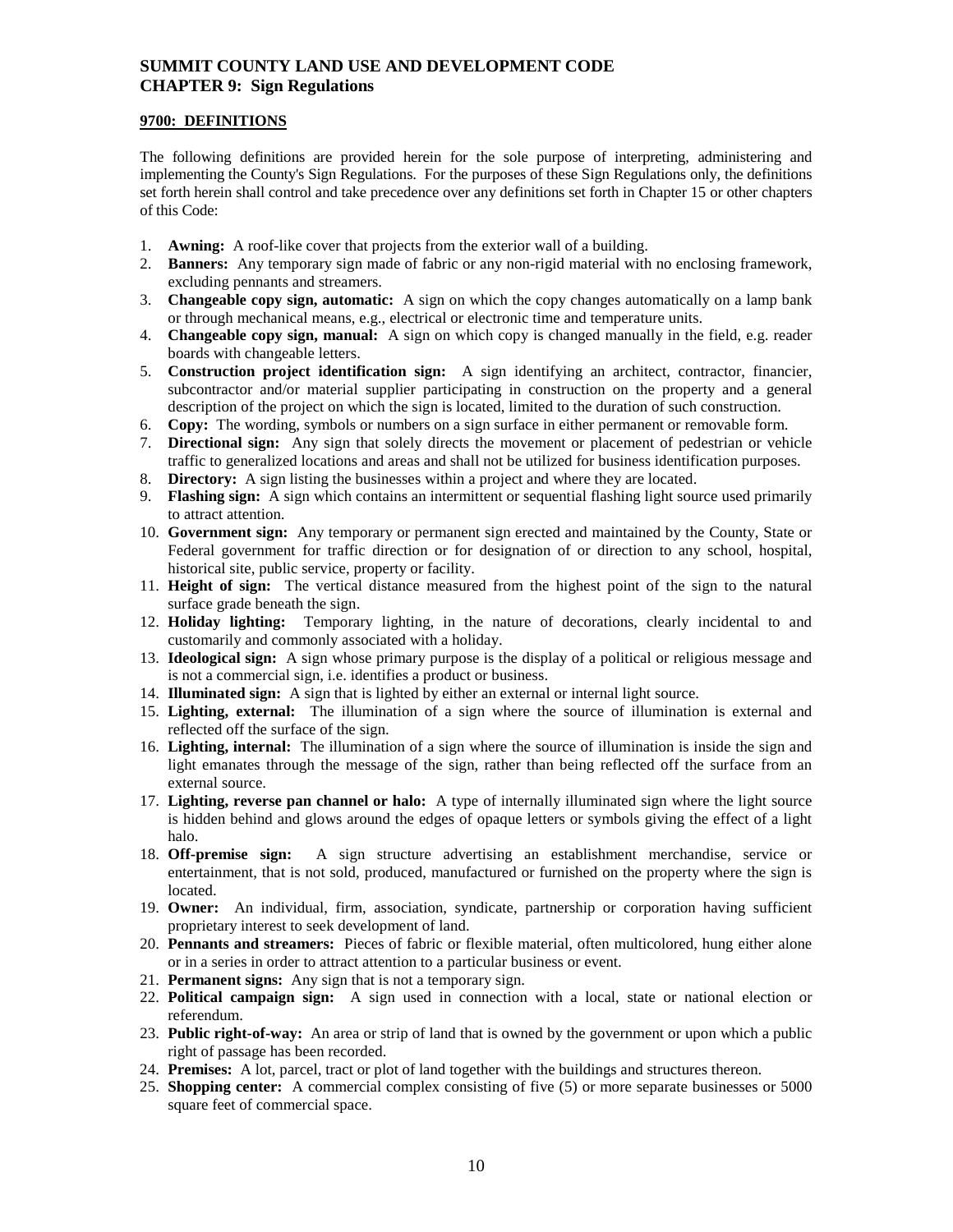- 26. **Sign:** Any object, display, structure, or part thereof situated outdoors or indoors, which is used to advertise, identify, display, direct or attract attention for advertising purposes to an object, person, institution, organization, business, product, service, event or location by any means, including words, letters, figures, design, symbols, fixtures, colors, illumination or projected images.
- 27. **Sign area:** The entire face of a sign including the advertising surface and any framing trim or molding, but not including the supporting structure. On a two (2)-sided sign where the faces are parallel to each other and separated be less than one (1) foot, only one (1) face is counted in computing the sign's area.
- 28. **Signable area:** The facade of a building up to the eave line or parapet wall which is unbroken by windows, doors or other major architectural details and is suitable to accommodate a wall sign.
- 29. **Temporary sign:** A sign that:
	- a. Is used in connection with a circumstance, situation or event that is expected to take place or be completed within a reasonably short or definite period after the erection of such sign; or,
	- b. Is intended to remain on the location where it is erected for a period of not more than 15 calendar days. If a sign display area is permanent but the message displayed is subject to periodic changes, that sign shall not be regarded as temporary; or
	- c. Is a Construction Project Identification Sign that is in compliance with all applicable standards as set forth in these regulations.
- 30. **Wall sign:** Any sign painted on, incorporated in or affixed to a building wall, window or other similar structure, or any sign consisting of cutout letters or devices affixed to such wall or window with or without a defined background.
- 31. **Window sign:** Any sign, pictures, symbol, window graphics, posters, event flyers, brochures or combination thereof, designed to communicate information about an activity, business, commodity, sale, or service, that is applied or attached to the exterior or interior of a window or located within three (3) feet of the window and that can be seen from the exterior of the structure through a window.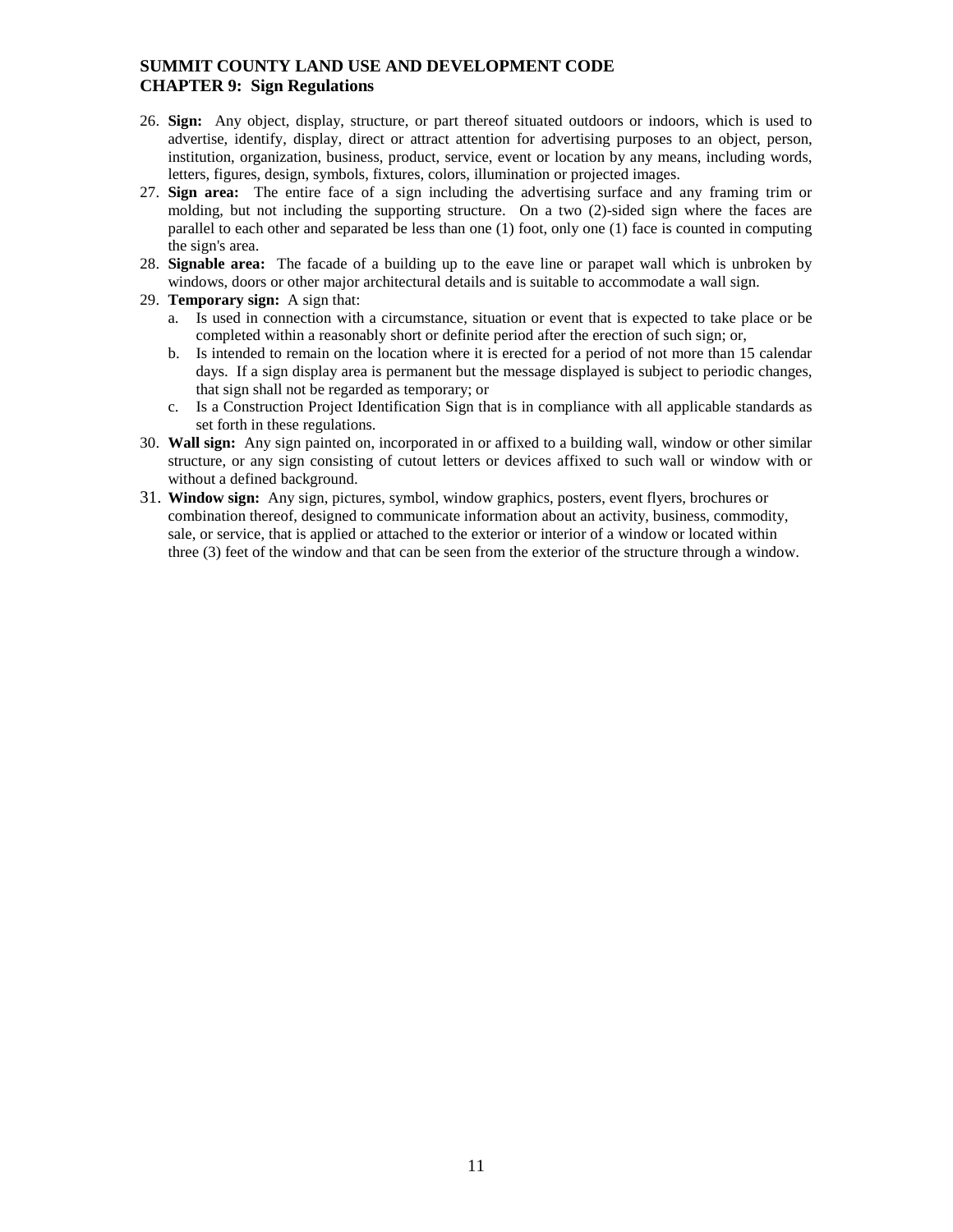| <b>FIGURE 9-1</b><br><b>SPECIFIC SIGN REGULATIONS</b> |                               |                  |                 |                     |                                      |                                 |                 |                 |  |
|-------------------------------------------------------|-------------------------------|------------------|-----------------|---------------------|--------------------------------------|---------------------------------|-----------------|-----------------|--|
| <b>TYPE OF SIGN</b>                                   | <b>PERMIT</b><br><b>REQ'D</b> | <b>ISSUED BY</b> | <b>LOCATION</b> | <b>MAXIMUM AREA</b> | <b>MAXIMUM</b><br><b>SIGN HEIGHT</b> | <b>MAXIMUM</b><br><b>NUMBER</b> | <b>LIGHTING</b> | <b>COMMENTS</b> |  |

|                                           |                |                        |                                                                            | <b>TEMPORARY SIGNS PERMITTED IN RESIDENTIAL ZONING DISTRICTS AND RESIDENTIAL PUDS</b> |                                                                            |                                                     |                         |                                                                                                                    |
|-------------------------------------------|----------------|------------------------|----------------------------------------------------------------------------|---------------------------------------------------------------------------------------|----------------------------------------------------------------------------|-----------------------------------------------------|-------------------------|--------------------------------------------------------------------------------------------------------------------|
| Construction<br>Project<br>Identification | Yes            | Planning<br>Department | Ground mounted on<br>the parcel where the<br>construction is<br>occurring. | 32 sq. ft.                                                                            | 8 feet                                                                     | l per parcel                                        | Not<br>permitted        | May be erected after a<br>building permit is<br>obtained and must be<br>removed upon<br>completion of the project. |
| <b>Real Estate</b>                        | N <sub>o</sub> | N/A                    | Ground Mounted<br>Wall Mounted                                             | 5 Sq. Ft. (6 Sq. Ft. if<br>the sign is for more<br>than one parcel).<br>5 Sq. Ft.     | 4 feet<br>Within the wall<br>area of a unit and<br>below the roof<br>eave. | No more than 1<br>per property for<br>sale or rent. | <b>Not</b><br>permitted | Shall be removed within<br>seven (7) calendar days<br>of sale or rental.                                           |
| Sale or Rent by<br>Owner                  | No             | N/A                    | <b>Ground Mounted</b><br>Wall Mounted                                      | 6 Sq. Ft.<br>6 Sq. Ft.                                                                | 4 feet<br>Within the wall<br>area of a unit and<br>below the roof<br>eave. | per property for<br>sale or rent.                   | <b>Not</b><br>permitted | Shall be of professional<br>quality. Must be<br>removed within seven (7)<br>calendar days of closing<br>or rental. |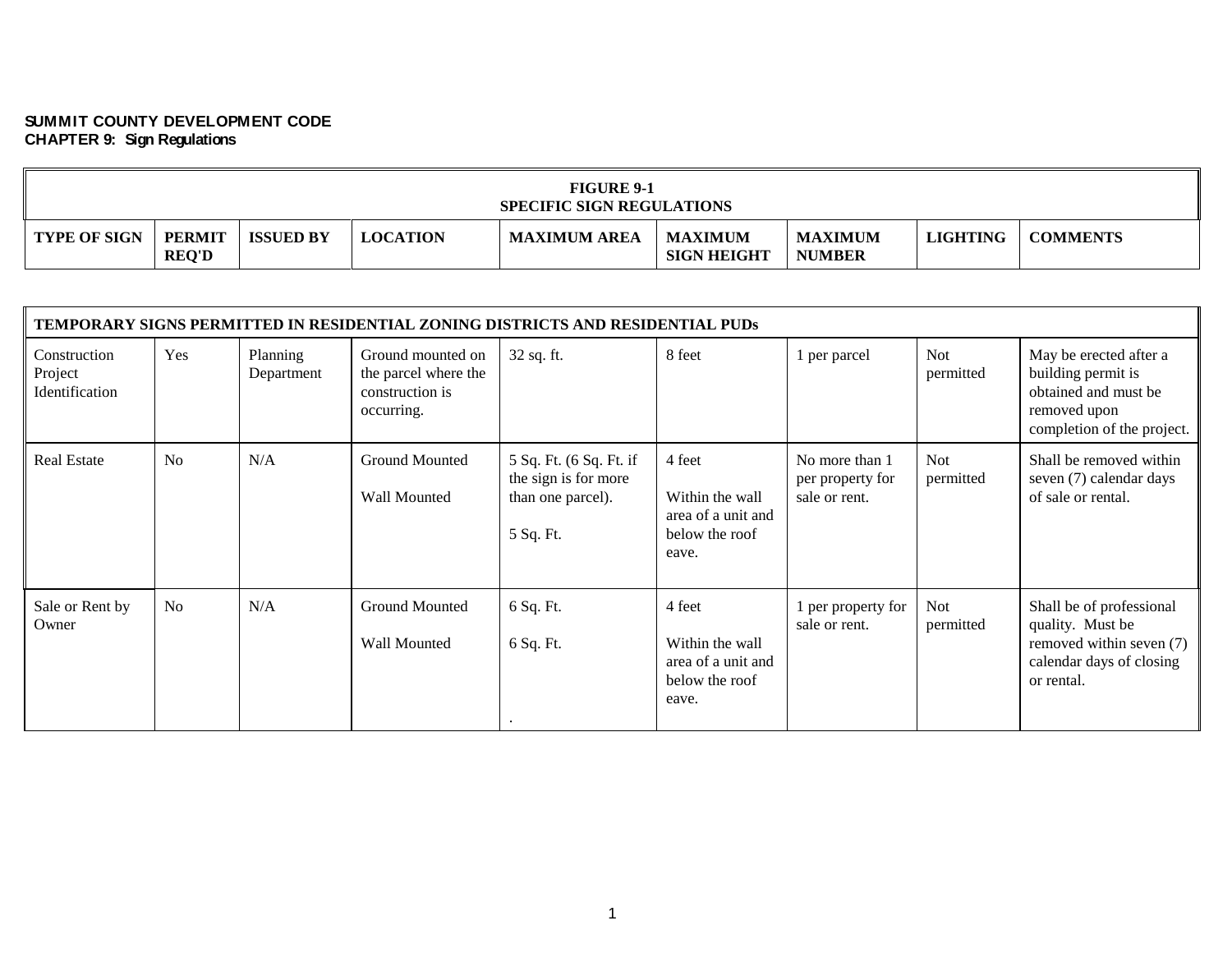| <b>FIGURE 9-1</b><br><b>SPECIFIC SIGN REGULATIONS</b> |                               |                  |                 |                     |                                      |                                 |                 |                 |  |  |
|-------------------------------------------------------|-------------------------------|------------------|-----------------|---------------------|--------------------------------------|---------------------------------|-----------------|-----------------|--|--|
| <b>TYPE OF SIGN</b>                                   | <b>PERMIT</b><br><b>REQ'D</b> | <b>ISSUED BY</b> | <b>LOCATION</b> | <b>MAXIMUM AREA</b> | <b>MAXIMUM</b><br><b>SIGN HEIGHT</b> | <b>MAXIMUM</b><br><b>NUMBER</b> | <b>LIGHTING</b> | <b>COMMENTS</b> |  |  |

|                             | <b>TEMPORARY SIGNS PERMITTED IN RESIDENTIAL ZONING DISTRICTS AND RESIDENTIAL PUDS</b> |     |                                |                        |                                                                            |                                                 |                         |                                                                                                                     |  |  |  |  |
|-----------------------------|---------------------------------------------------------------------------------------|-----|--------------------------------|------------------------|----------------------------------------------------------------------------|-------------------------------------------------|-------------------------|---------------------------------------------------------------------------------------------------------------------|--|--|--|--|
| Political<br>Campaign       | N <sub>o</sub>                                                                        | N/A | Ground Mounted<br>Wall Mounted | 8 Sq. Ft.<br>8 Sq. Ft. | 4 feet<br>Within the wall<br>area of a unit and<br>below the roof<br>eave. | per candidate<br>or issue.                      | <b>Not</b><br>permitted | See Section 9106.                                                                                                   |  |  |  |  |
| Garage Sale                 | N <sub>o</sub>                                                                        | N/A | <b>Ground Mounted</b>          | 4 Sq. Ft.              | 4 feet                                                                     | l per sale.                                     | <b>Not</b><br>permitted | Shall not be posted for<br>more than one $(1)$ week<br>prior to sale; shall be<br>removed at conclusion of<br>sale. |  |  |  |  |
| Open House or<br>Model Open | No                                                                                    | N/A | <b>Ground Mounted</b>          | 4 Sq. Ft.              | 4 feet                                                                     | per project plus<br>one at project<br>entrance. | <b>Not</b><br>permitted | Shall be removed after<br>hours of operation. Shall<br>only be posted when<br>salesperson on duty.                  |  |  |  |  |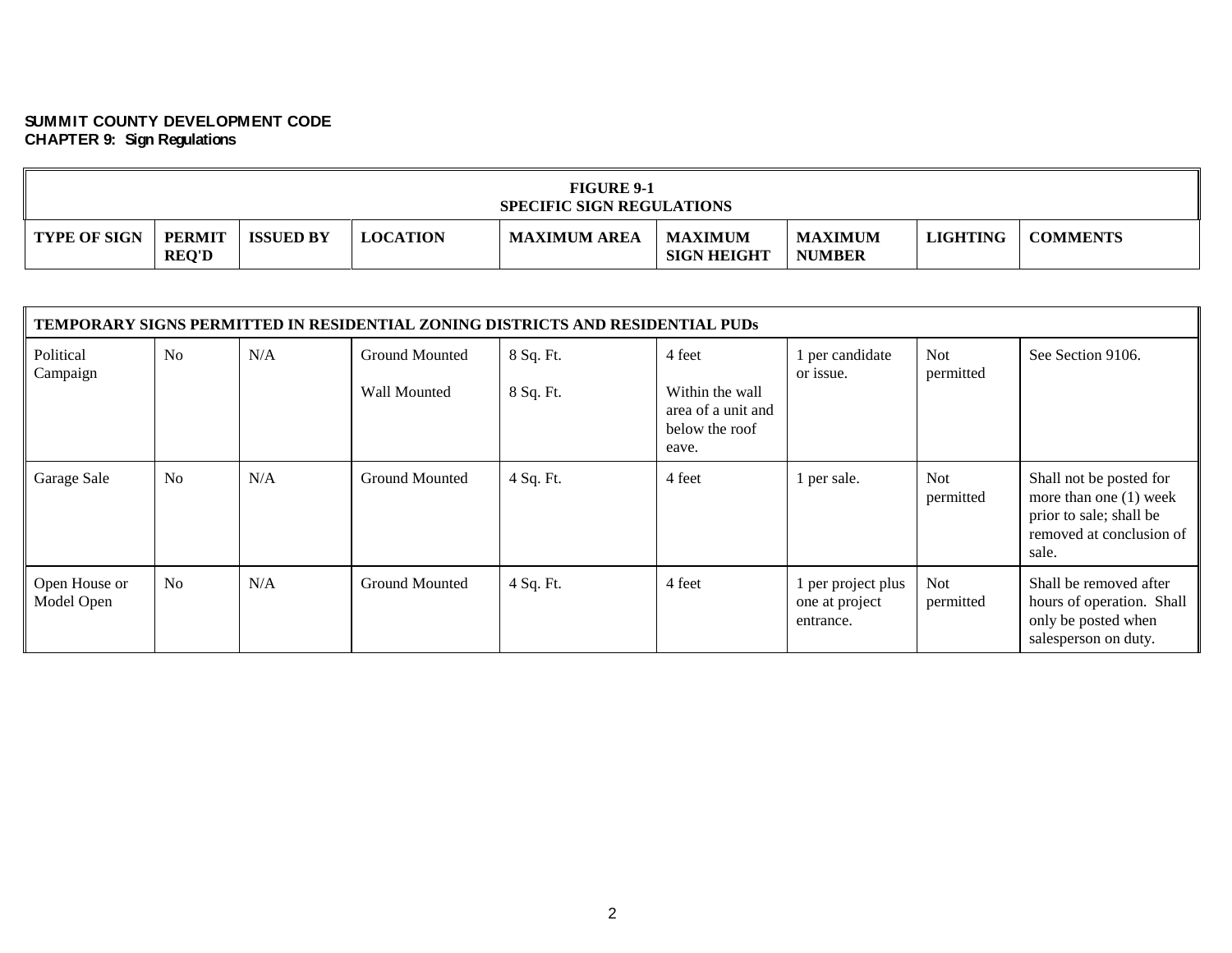| <b>FIGURE 9-1</b><br><b>SPECIFIC SIGN REGULATIONS</b> |                               |                  |                 |                     |                                      |                                 |                 |                 |  |
|-------------------------------------------------------|-------------------------------|------------------|-----------------|---------------------|--------------------------------------|---------------------------------|-----------------|-----------------|--|
| <b>TYPE OF SIGN</b>                                   | <b>PERMIT</b><br><b>REQ'D</b> | <b>ISSUED BY</b> | <b>LOCATION</b> | <b>MAXIMUM AREA</b> | <b>MAXIMUM</b><br><b>SIGN HEIGHT</b> | <b>MAXIMUM</b><br><b>NUMBER</b> | <b>LIGHTING</b> | <b>COMMENTS</b> |  |

|                                        |                |                        |                                       | PERMANENT SIGNS PERMITTED IN RESIDENTIAL ZONING DISTRICTS AND RESIDENTIAL PUDS |                                                                      |                                                                   |                         |                                                                                                  |
|----------------------------------------|----------------|------------------------|---------------------------------------|--------------------------------------------------------------------------------|----------------------------------------------------------------------|-------------------------------------------------------------------|-------------------------|--------------------------------------------------------------------------------------------------|
| Residential<br>Identification          | No             | N/A                    | <b>Wall Mounted</b>                   | 2 Sq. Ft.                                                                      | Within the wall<br>area of a unit and<br>below the roof<br>eave.     | 1 per dwelling                                                    | Permitted               | Numbers and letters shall<br>be plainly visible, legible<br>and contrast with the<br>background. |
| Condominium<br>Identification          | Yes            | Planning<br>Department | <b>Ground Mounted</b><br>Wall Mounted | 16 Sq. Ft.<br>16 Sq. Ft.                                                       | 6 feet<br>Below roof eave                                            | 1 per street<br>frontage                                          | Permitted               | Signs shall only be used<br>to indicate the driveway<br>entrance to a project.                   |
| Subdivision<br><b>Identification</b>   | Yes            | Planning<br>Department | <b>Ground Mounted</b>                 | 16 Sq. Ft.                                                                     | 6 feet                                                               | 1 unless<br>additional<br>allowed by<br>approved sign<br>program. | Permitted               | Signs shall only be used<br>to indicate the driveway<br>or roadway entrance to a<br>project.     |
| Home<br>Occupation                     | Yes            | Planning<br>Department | Wall Mounted                          | 2 Sq. Ft.                                                                      | Within the wall<br>area of a business<br>and below the<br>roof eave. | 1 per dwelling                                                    | <b>Not</b><br>permitted |                                                                                                  |
| Property<br>Management                 | N <sub>o</sub> | N/A                    | Wall Mounted                          | 6 Sq. Ft.                                                                      | 6 feet                                                               | 1 per building                                                    | Permitted               | Sign copy is limited to<br>the name of the<br>management company,<br>address and telephone #.    |
| Management<br>Office<br>Identification | Yes            | Planning<br>Department | Wall Mounted                          | 4 Sq. Ft.                                                                      | Within the wall<br>area of a business<br>and below the<br>roof eave. | 1 per entrance to<br>office                                       | Permitted               |                                                                                                  |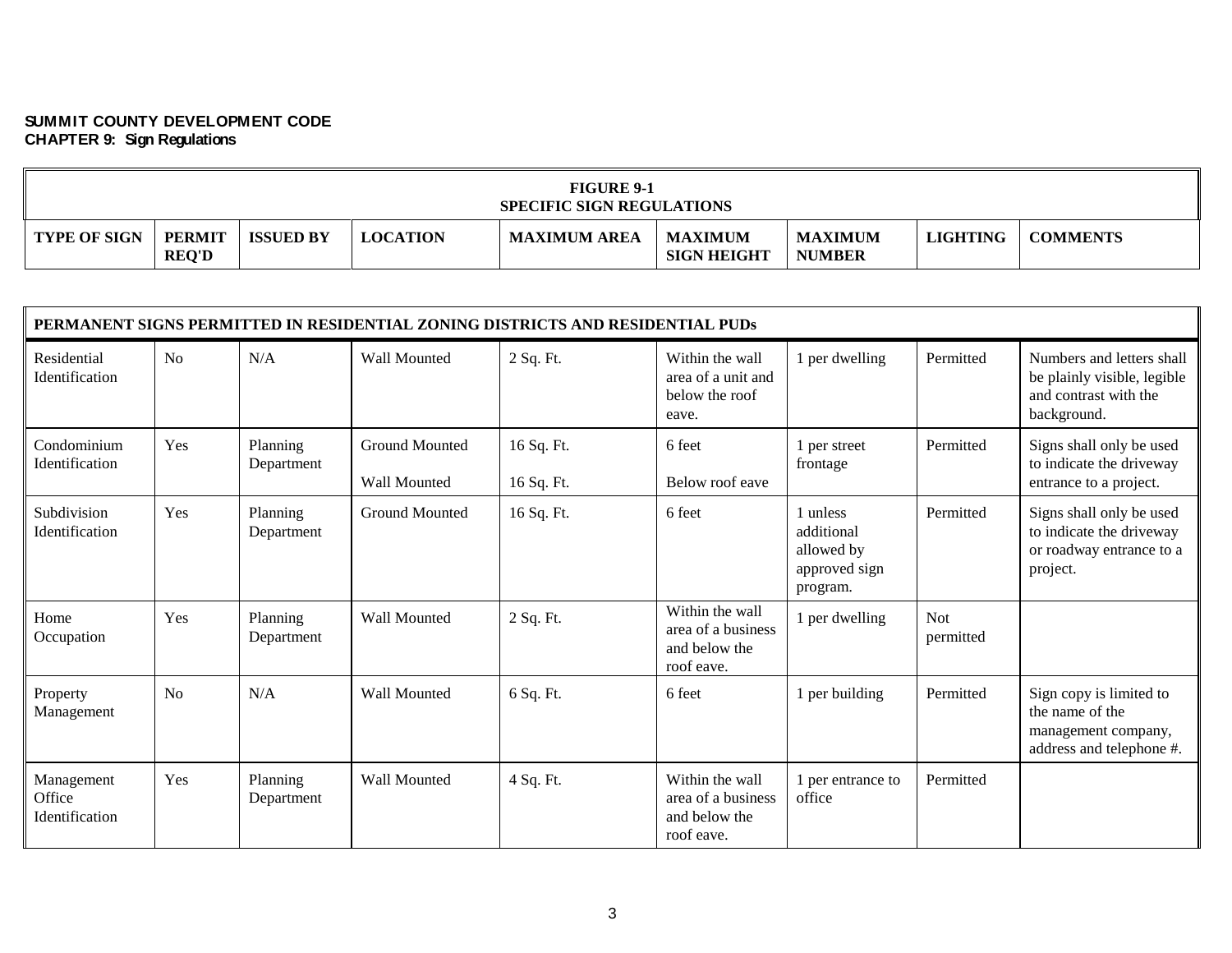$\blacksquare$ 

| <b>FIGURE 9-1</b><br><b>SPECIFIC SIGN REGULATIONS</b> |                               |                  |                 |                     |                                      |                                 |                 |                 |  |
|-------------------------------------------------------|-------------------------------|------------------|-----------------|---------------------|--------------------------------------|---------------------------------|-----------------|-----------------|--|
| <b>TYPE OF SIGN</b>                                   | <b>PERMIT</b><br><b>REQ'D</b> | <b>ISSUED BY</b> | <b>LOCATION</b> | <b>MAXIMUM AREA</b> | <b>MAXIMUM</b><br><b>SIGN HEIGHT</b> | <b>MAXIMUM</b><br><b>NUMBER</b> | <b>LIGHTING</b> | <b>COMMENTS</b> |  |

 $\blacksquare$ 

|                                           |     |                        |                                       | PERMANENT SIGNS PERMITTED IN RESIDENTIAL ZONING DISTRICTS (A-1, BC, RME, R-1, R-2, R-4, R-6, R-M, R-P, AND RESIDENTIAL PUDs) |                                                               |                           |                         |                                                                                                                          |
|-------------------------------------------|-----|------------------------|---------------------------------------|------------------------------------------------------------------------------------------------------------------------------|---------------------------------------------------------------|---------------------------|-------------------------|--------------------------------------------------------------------------------------------------------------------------|
| Ranch<br>Identification                   | No  | N/A                    | <b>Ranch Entrance</b>                 | 25 Sq. Ft.                                                                                                                   | 20 feet                                                       | 1 per ranch<br>entrance.  | <b>Not</b><br>permitted | Permitted for parcels<br>over 20 acres only.                                                                             |
| Institutional                             | Yes | Planning<br>Department | Ground Mounted<br>Wall Mounted        | 16 Sq. Ft.<br>16 Sq. Ft.                                                                                                     | 6 feet<br>Within the wall<br>area and below<br>the roof eave. | per street<br>frontage.   | Permitted               |                                                                                                                          |
| <b>Business</b><br>Identification         | Yes | Planning<br>Department | <b>Ground Mounted</b><br>Wall Mounted | 16 Sq. Ft.<br>16 Sq. Ft.                                                                                                     | 6 feet<br>Within the wall<br>area and below<br>roof eave.     | l per street<br>frontage. | Permitted               |                                                                                                                          |
|                                           |     |                        |                                       | TEMPORARY SIGNS PERMITTED IN COMMERCIAL/INDUSTRIAL ZONING DISTRICTS AND IN COMMERCIAL OR MIXED USE PUDS                      |                                                               |                           |                         |                                                                                                                          |
| Construction<br>Project<br>Identification | Yes | Planning<br>Department | Ground Mounted                        | 32 Sq. Ft.                                                                                                                   | 8 feet                                                        | 1 per parcel              | <b>Not</b><br>permitted | Signs may be erected<br>after a building permit is<br>obtained and must be<br>removed upon<br>completion of the project. |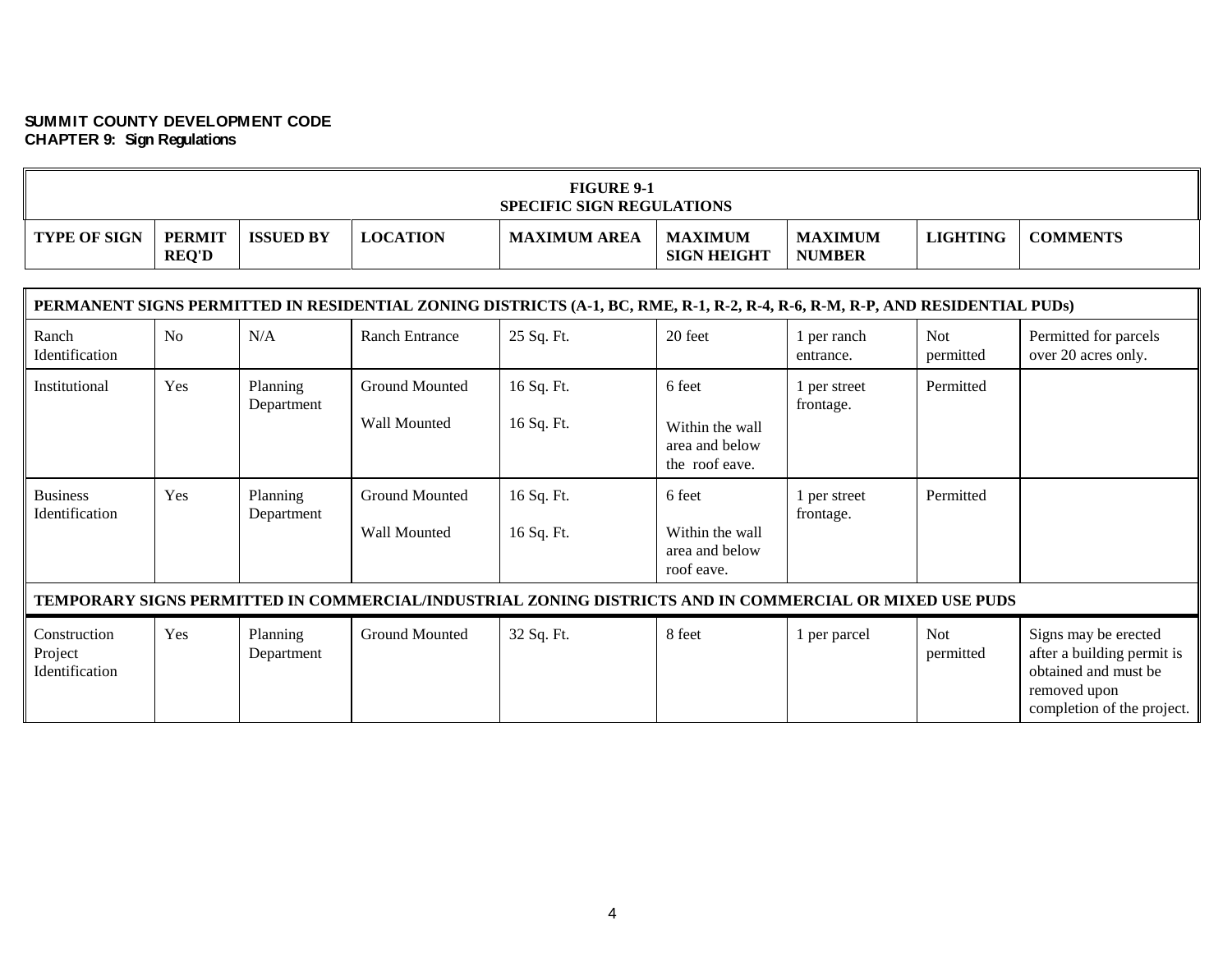| <b>FIGURE 9-1</b><br><b>SPECIFIC SIGN REGULATIONS</b> |                               |                  |                 |                     |                                      |                                 |                 |                 |  |
|-------------------------------------------------------|-------------------------------|------------------|-----------------|---------------------|--------------------------------------|---------------------------------|-----------------|-----------------|--|
| <b>TYPE OF SIGN</b>                                   | <b>PERMIT</b><br><b>REQ'D</b> | <b>ISSUED BY</b> | <b>LOCATION</b> | <b>MAXIMUM AREA</b> | <b>MAXIMUM</b><br><b>SIGN HEIGHT</b> | <b>MAXIMUM</b><br><b>NUMBER</b> | <b>LIGHTING</b> | <b>COMMENTS</b> |  |

| TEMPORARY SIGNS PERMITTED IN COMMERCIAL/INDUSTRIAL ZONING DISTRICTS AND IN COMMERCIAL OR MIXED USE PUDS |                |     |                                       |                                                                                   |                                                                                |                                     |                         |                                                                                                                                                      |  |  |
|---------------------------------------------------------------------------------------------------------|----------------|-----|---------------------------------------|-----------------------------------------------------------------------------------|--------------------------------------------------------------------------------|-------------------------------------|-------------------------|------------------------------------------------------------------------------------------------------------------------------------------------------|--|--|
| <b>Real Estate</b><br>(Sale or Rental)                                                                  | N <sub>o</sub> | N/A | Ground Mounted                        | 5 Sq. Ft. (6 Sq. Ft. if<br>the sign is for more<br>than one parcel).              | 4 feet                                                                         | 1 per property for<br>sale or rent. | <b>Not</b><br>permitted | Signs shall be removed<br>within seven (7) calendar<br>days of the sale or rental.                                                                   |  |  |
|                                                                                                         |                |     | Wall Mounted                          | 5 Sq. Ft.                                                                         | Within the wall<br>area of business<br>and below the<br>roof eave.             |                                     |                         |                                                                                                                                                      |  |  |
| Sale or Rent<br>Owner                                                                                   | N <sub>o</sub> | N/A | <b>Ground Mounted</b><br>Wall Mounted | 5 Sq. Ft. (6 Sq. Ft. if<br>the sign is for more<br>than one parcel).<br>5 Sq. Ft. | 4 feet<br>Within the wall<br>area of a business<br>and below the<br>roof eave. | per property for<br>sale or rent.   | <b>Not</b><br>permitted | Signs shall be<br>commercially printed<br>except for telephone #,<br>and must be removed<br>within seven (7) calendar<br>days of the sale or rental. |  |  |
| Political<br>Campaign                                                                                   | No             | N/A | Ground Mounted<br><b>Wall Mounted</b> | 8 Sq. Ft.<br>8 Sq. Ft.                                                            | 6 feet<br>Within the wall<br>area of a building<br>and below the<br>roof eave. | 1 per candidate<br>or issue.        | <b>Not</b><br>permitted | See Section 9106.<br>Political campaign<br>headquarters signs are<br>regulated as business ID<br>signs.                                              |  |  |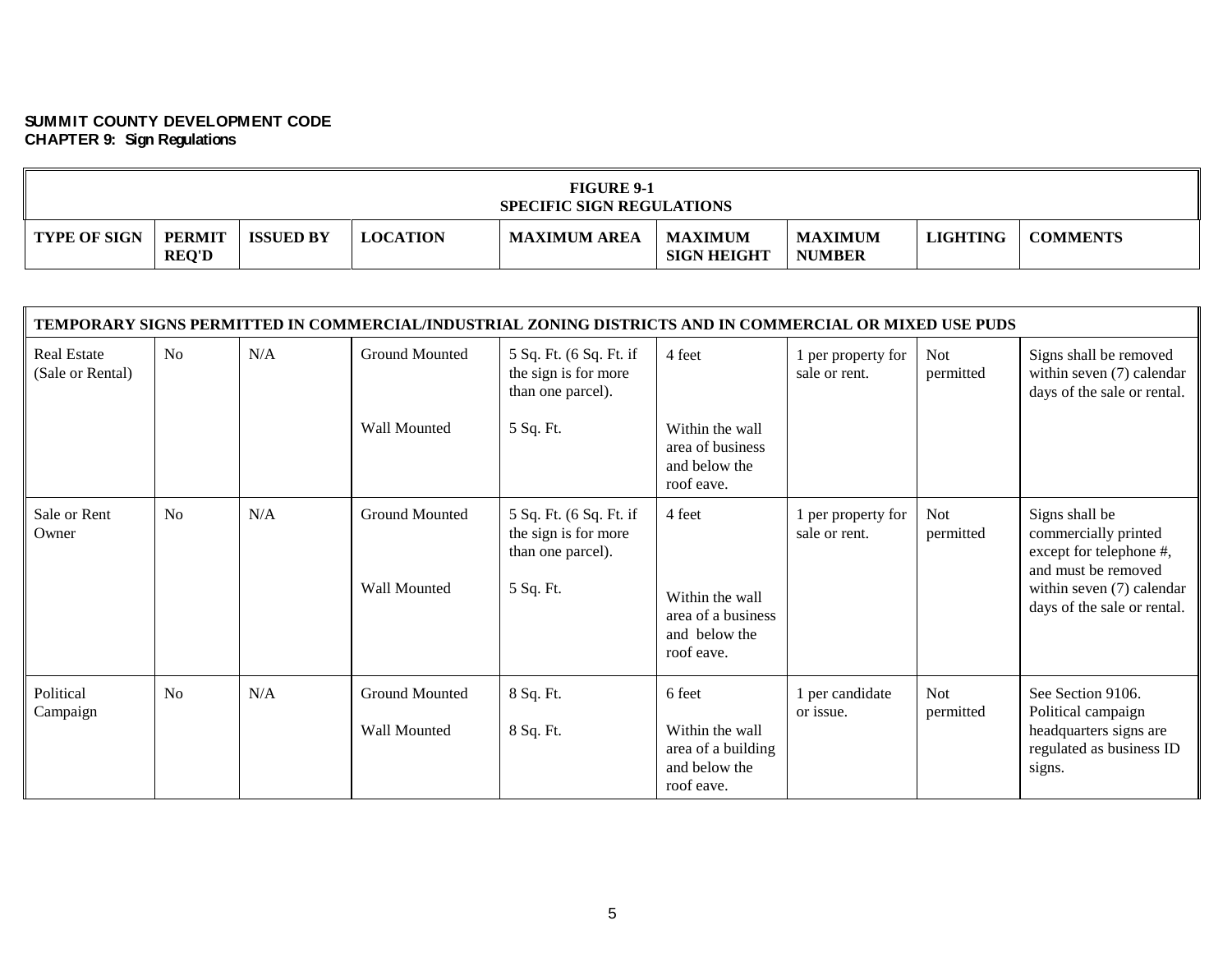$\overline{a}$ 

| <b>FIGURE 9-1</b><br><b>SPECIFIC SIGN REGULATIONS</b> |                               |                        |                                                 |                                                                                                                                    |                                                                                                                                                  |                                 |                         |                                                                                                                                                                                      |  |
|-------------------------------------------------------|-------------------------------|------------------------|-------------------------------------------------|------------------------------------------------------------------------------------------------------------------------------------|--------------------------------------------------------------------------------------------------------------------------------------------------|---------------------------------|-------------------------|--------------------------------------------------------------------------------------------------------------------------------------------------------------------------------------|--|
| <b>TYPE OF SIGN</b>                                   | <b>PERMIT</b><br><b>REQ'D</b> | <b>ISSUED BY</b>       | <b>LOCATION</b>                                 | <b>MAXIMUM AREA</b>                                                                                                                | <b>MAXIMUM</b><br><b>SIGN HEIGHT</b>                                                                                                             | <b>MAXIMUM</b><br><b>NUMBER</b> | <b>LIGHTING</b>         | <b>COMMENTS</b>                                                                                                                                                                      |  |
|                                                       |                               |                        |                                                 |                                                                                                                                    |                                                                                                                                                  |                                 |                         |                                                                                                                                                                                      |  |
|                                                       |                               |                        |                                                 | TEMPORARY SIGNS PERMITTED IN COMMERCIAL/INDUSTRIAL ZONING DISTRICTS AND IN COMMERCIAL OR MIXED USE PUDS                            |                                                                                                                                                  |                                 |                         |                                                                                                                                                                                      |  |
| Special Event<br>(Banners)                            | Yes                           | Planning<br>Department | Wall Mounted                                    | 16 Sq. Ft.                                                                                                                         | 8 feet                                                                                                                                           | 1 per event                     | <b>Not</b><br>permitted | See Section 9108.                                                                                                                                                                    |  |
|                                                       |                               |                        | Pole Mounted                                    | 48 Sq. Ft.                                                                                                                         | 24 feet                                                                                                                                          |                                 |                         |                                                                                                                                                                                      |  |
|                                                       |                               |                        |                                                 | PERMANENT SIGNS PERMITTED IN COMMERCIAL/INDUSTRIAL ZONING DISTRICTS AND IN COMMERCIAL OR MIXED USE PUDS                            |                                                                                                                                                  |                                 |                         |                                                                                                                                                                                      |  |
| <b>Business</b><br>Identification                     | Yes                           | Planning<br>Department | <b>Ground Mounted</b><br>Wall Mounted<br>Window | See Section 9102.A.4.<br>30% of allowable<br>sign areas.<br>Not to exceed the<br>allowable sign area<br>for wall mounted<br>signs. | 15 feet<br>On the same level<br>of the building<br>floor where the<br>business is<br>located. No sign<br>may be higher<br>than the roof<br>eave. | 1 per business                  | Permitted               | The name of the business<br>shall comprise at least<br>75% of sign area devoted<br>to sign copy.                                                                                     |  |
| Shopping Center<br>Identification                     | Yes                           | Planning<br>Department | <b>Ground Mounted</b><br>Pole Mounted           | 36 Sq. Ft.<br>36 Sq. Ft.                                                                                                           | 6 feet<br>6 feet                                                                                                                                 | 1 per shopping<br>center        | Permitted               | The building/property<br>must actually be a<br>shopping center to use<br>this kind of sign and a<br>sign program must have<br>been previously approved<br>for the building/property. |  |
| Directional                                           | Yes                           | Planning<br>Department | <b>Ground Mounted</b>                           | 4 Sq. Ft.                                                                                                                          | 6 feet                                                                                                                                           | 1 per entrance                  | Permitted               | May not be used when a<br>Shopping Center<br>Identification sign is<br>placed near the driveway<br>entrance.                                                                         |  |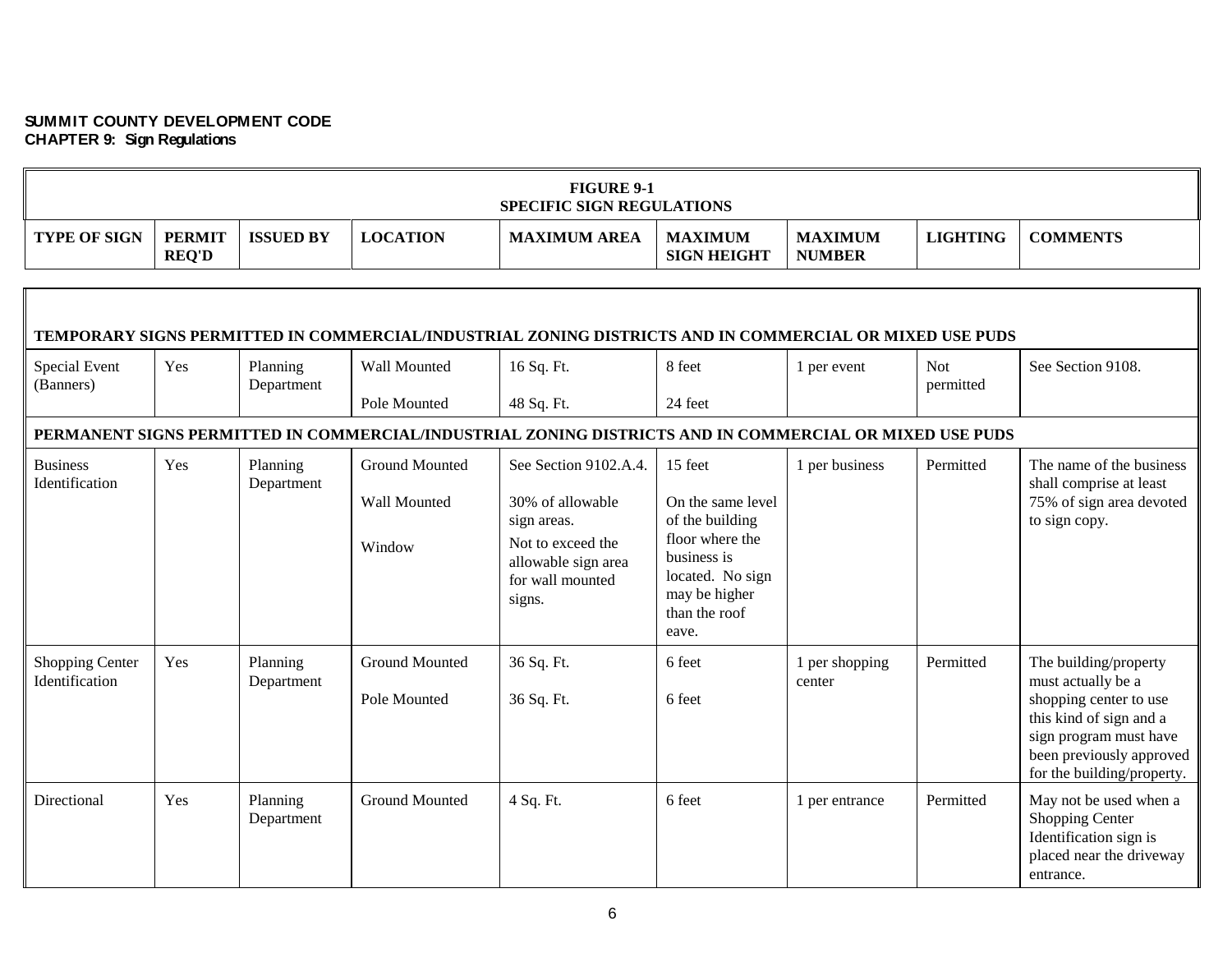| <b>FIGURE 9-1</b><br><b>SPECIFIC SIGN REGULATIONS</b> |                               |                  |                 |                     |                               |                                 |          |                 |
|-------------------------------------------------------|-------------------------------|------------------|-----------------|---------------------|-------------------------------|---------------------------------|----------|-----------------|
| <b>TYPE OF SIGN</b>                                   | <b>PERMIT</b><br><b>REQ'D</b> | <b>ISSUED BY</b> | <b>LOCATION</b> | <b>MAXIMUM AREA</b> | MAXIMUM<br><b>SIGN HEIGHT</b> | <b>MAXIMUM</b><br><b>NUMBER</b> | LIGHTING | <b>COMMENTS</b> |

| Credit Card or<br>Trade      | N <sub>o</sub> | N/A | Window | 25 Sq. In. | Within the<br>window area. | 4 advertisements | Not<br>permitted |  |
|------------------------------|----------------|-----|--------|------------|----------------------------|------------------|------------------|--|
| Association<br>Advertisement |                |     | Wall   | 25 Sq. In. |                            |                  |                  |  |

| Directory | Yes            | Planning<br>Department | Wall or ground<br>mounted           | 10 Sq. Ft.                                                                                              | 6 feet                                       | l per project | Permitted | Shall only be approved in<br>conjunction with a sign<br>program.                                                                                                                                                                            |
|-----------|----------------|------------------------|-------------------------------------|---------------------------------------------------------------------------------------------------------|----------------------------------------------|---------------|-----------|---------------------------------------------------------------------------------------------------------------------------------------------------------------------------------------------------------------------------------------------|
| Window    | N <sub>0</sub> | N/A                    | Glass area of the<br>window or door | A maximum of 25%<br>of the glass area of<br>each individual<br>window, not to<br>exceed 12 square feet. | Within the glass<br>area of the<br>building. |               | Permitted | The area allowed for<br>window signs on each<br>individual window may<br>not be combined or used<br>in a manner to cover 25%<br>of the total window space<br>associated with a<br>business rather than 25%<br>of each individual<br>window. |